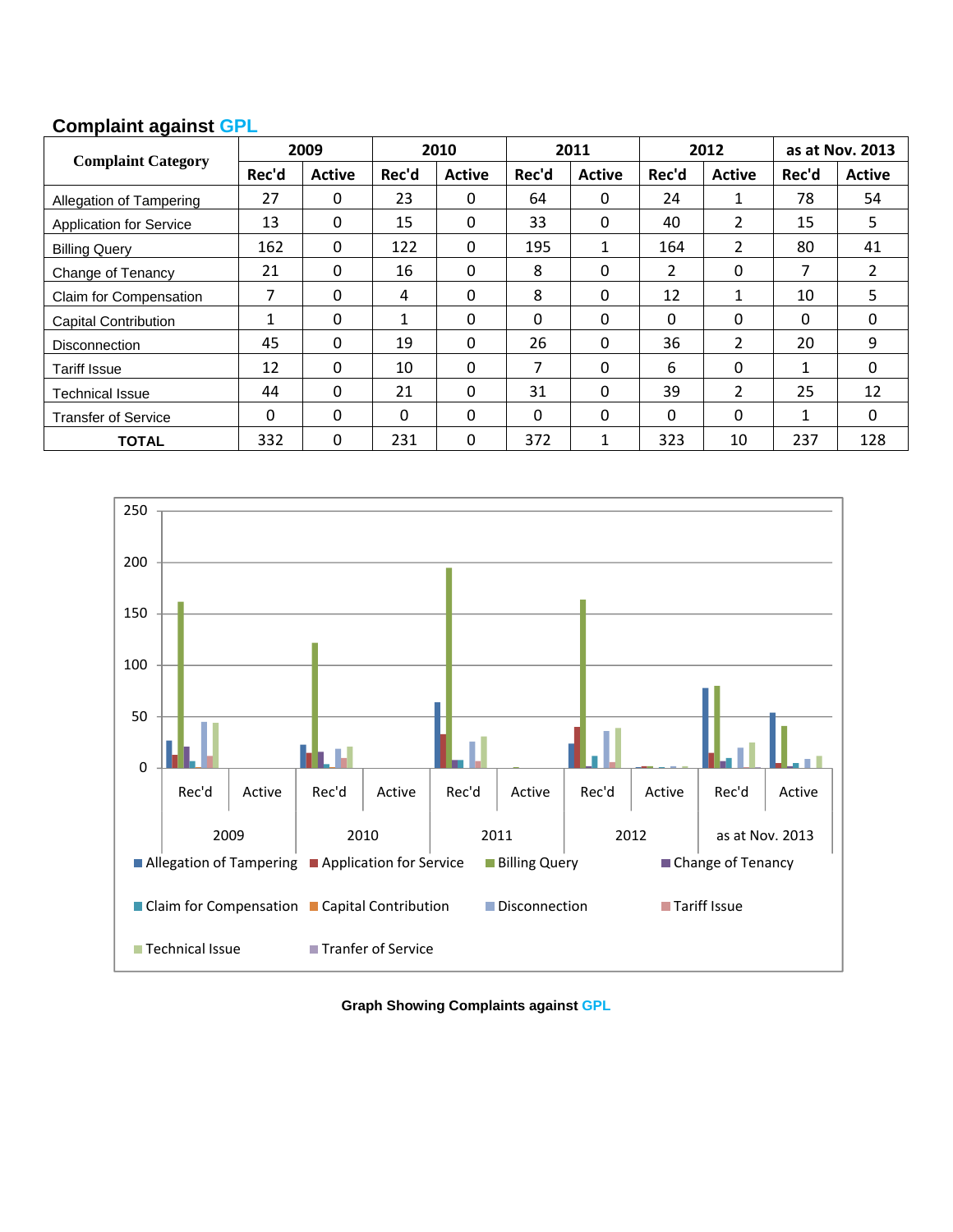## **Complaint against GWI**

| <b>Complaint Category</b> | 2009  |               | 2010     |               | 2011  |               | 2012     |          | as at Nov. 2013 |               |
|---------------------------|-------|---------------|----------|---------------|-------|---------------|----------|----------|-----------------|---------------|
|                           | Rec'd | <b>Active</b> | Rec'd    | <b>Active</b> | Rec'd | <b>Active</b> | Rec'd    | Active   | Rec'd           | <b>Active</b> |
| Application for Service   | 3     | 0             |          | 0             | 7     | 0             | 7        | 0        | 6               | 2             |
| <b>Billing Query</b>      | 130   | 0             | 48       | 0             | 48    | 0             | 43       | 0        | 32              | 20            |
| Change of Tenancy         | 0     | 0             |          | 0             | 1     | 0             | 0        | 0        | 0               | $\Omega$      |
| Compensation              | 0     | 0             |          | 0             | 0     | 0             | 2        | 0        | 0               | 0             |
| <b>Disconnection</b>      | 16    | 0             | 13       | 0             | 16    | 0             | 19       | 0        | 7               | 2             |
| <b>Tariff Issue</b>       | 10    | 0             | 2        | 0             | 1     | 0             |          | 0        | 0               | 0             |
| <b>Technical Issue</b>    | 25    | 0             | 26       | 0             | 11    | 0             | 13       | $\Omega$ | 9               | 4             |
| Tampering                 | 0     | 0             | $\Omega$ | 0             | 0     | 0             | 1        | $\Omega$ | 0               | $\Omega$      |
| Misc                      | 8     | 0             | 3        | 0             | 0     | 0             | $\Omega$ | 0        | $\Omega$        | 0             |
| <b>TOTAL</b>              | 192   | 0             | 95       | 0             | 84    | 0             | 86       | 0        | 54              | 28            |



**Graph Showing Complaints against GWI**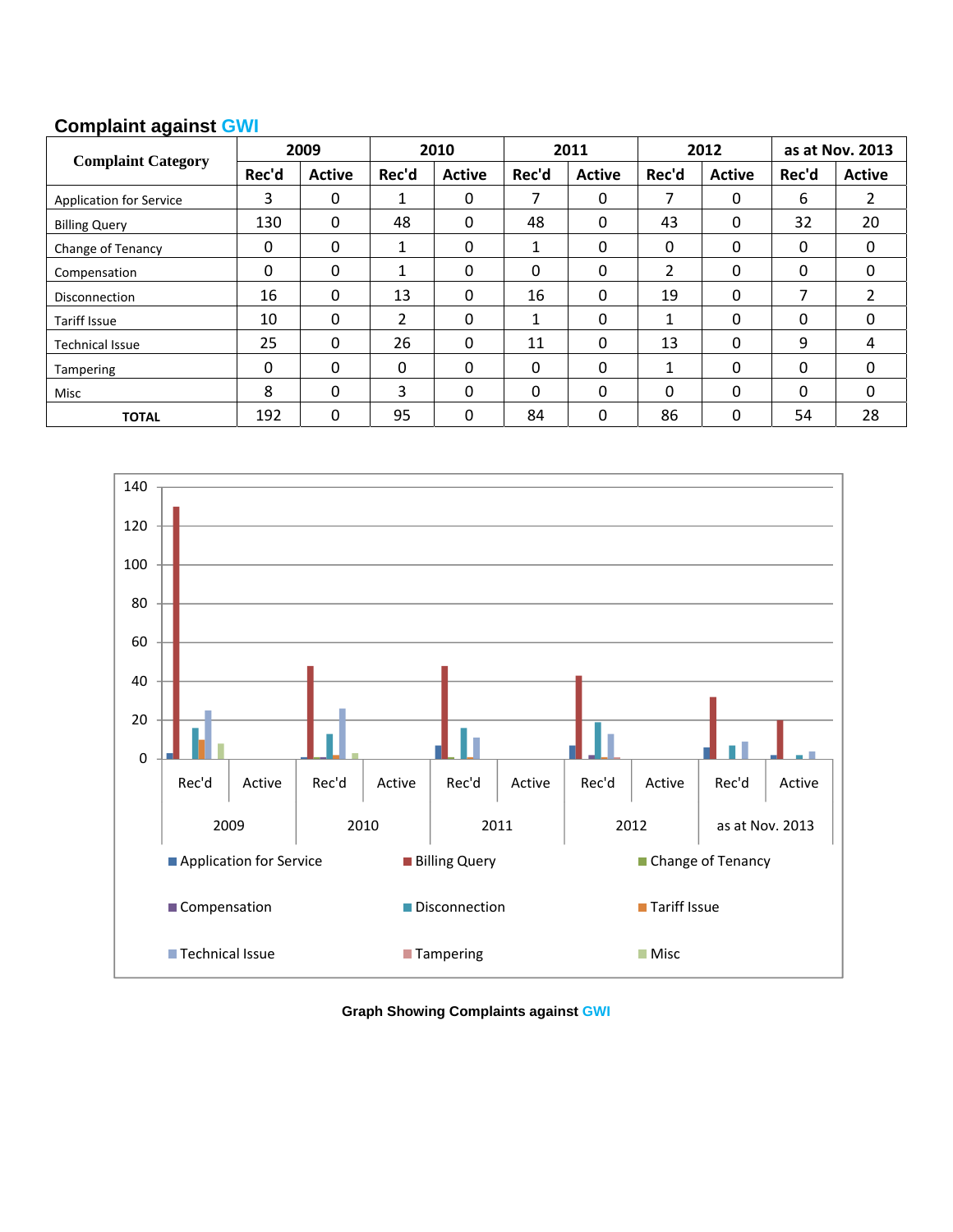## **Complaint against GTT**

| <b>Complaint Category</b>      | 2009  |               | 2010  |               | 2011  |               | 2012  |               | as at Nov. 2013 |               |
|--------------------------------|-------|---------------|-------|---------------|-------|---------------|-------|---------------|-----------------|---------------|
|                                | Rec'd | <b>Active</b> | Rec'd | <b>Active</b> | Rec'd | <b>Active</b> | Rec'd | <b>Active</b> | Rec'd           | <b>Active</b> |
| <b>Application for Service</b> | 15    | 0             | 9     | 0             | 6     | 0             | 8     | 0             | 5               | 4             |
| <b>Billing Query</b>           | 9     | 0             | 4     | 0             | 2     | 0             | 10    | 0             | 12              | 4             |
| Disconnection                  | 3     | 0             |       | 0             | 2     | 0             | 0     | 0             | 0               | 0             |
| <b>Tariff Issue</b>            | 0     | 0             | 0     | 0             | 0     | 0             | 0     | 0             | $\Omega$        | 0             |
| <b>Technical Issue</b>         | 35    | 0             | 28    | 0             | 33    | 0             | 87    |               | 80              | 13            |
| <b>Transfer of Service</b>     | 4     | 0             |       | 0             | 3     | 0             | 7     | 0             | 5               | 3             |
| Compensation                   | 0     | 0             | 0     | 0             |       | 0             | 0     | 0             | $\Omega$        | 0             |
| Misc                           | 8     | 0             | 4     | 0             | 0     | 0             | 0     | 0             | $\Omega$        | 0             |
| <b>TOTAL</b>                   | 74    | 0             | 47    | 0             | 47    | 0             | 112   | 1             | 102             | 24            |



**Graph Showing Complaints against GT&T**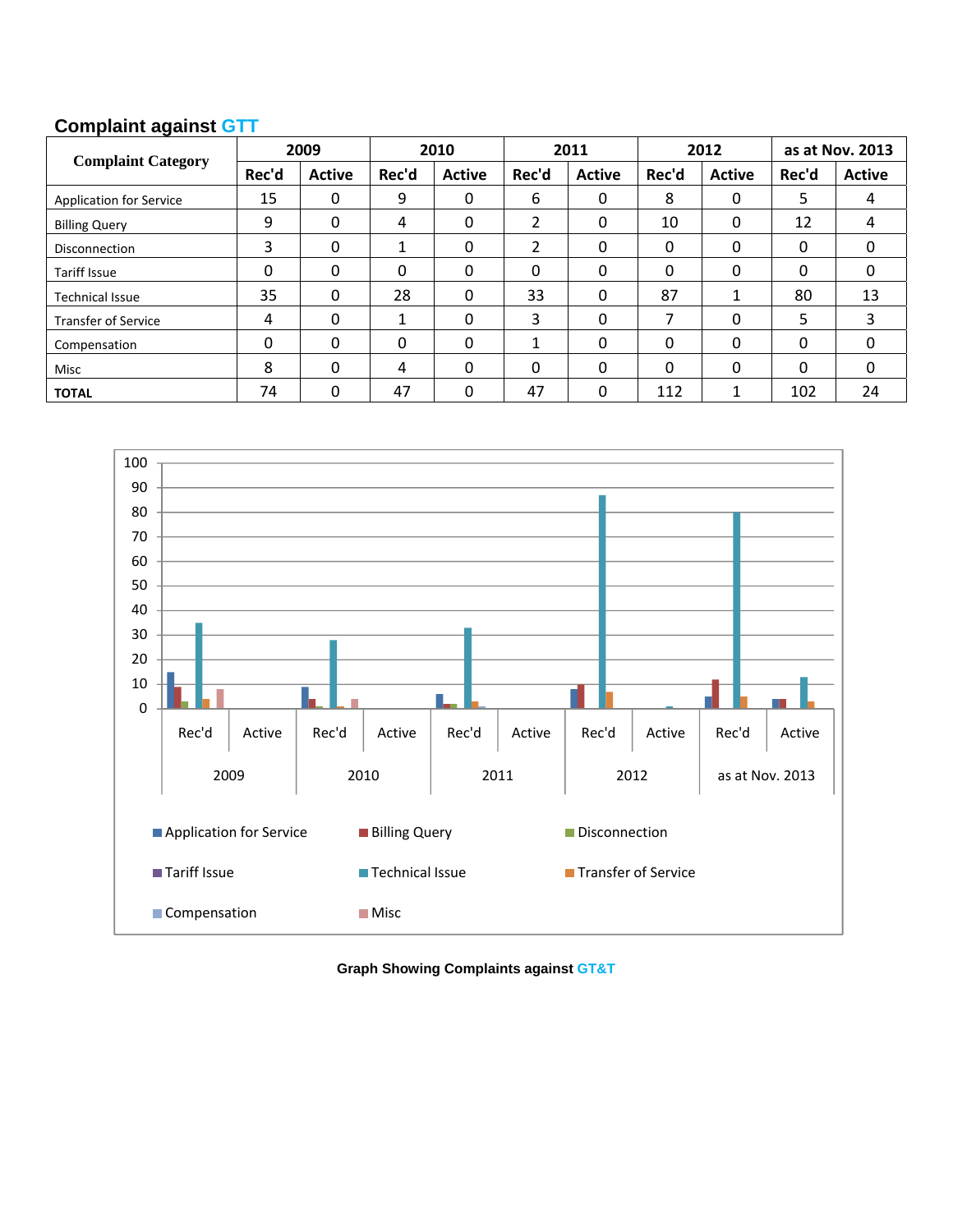| <b>Complaint Category</b> | 2009  |               | 2010  |               | 2011  |               | 2012  |               | as at Nov. 2013 |               |
|---------------------------|-------|---------------|-------|---------------|-------|---------------|-------|---------------|-----------------|---------------|
|                           | Rec'd | <b>Active</b> | Rec'd | <b>Active</b> | Rec'd | <b>Active</b> | Rec'd | <b>Active</b> | Rec'd           | <b>Active</b> |
| <b>Billing Query</b>      |       |               | 0     |               |       |               |       |               |                 |               |
| <b>Technical Issue</b>    |       |               |       |               |       |               |       |               |                 |               |
| Misc                      |       |               |       |               |       |               |       |               |                 |               |
| <b>TOTAL</b>              |       |               |       |               |       |               |       |               |                 |               |





## **Graph Showing Complaints against Digicel**